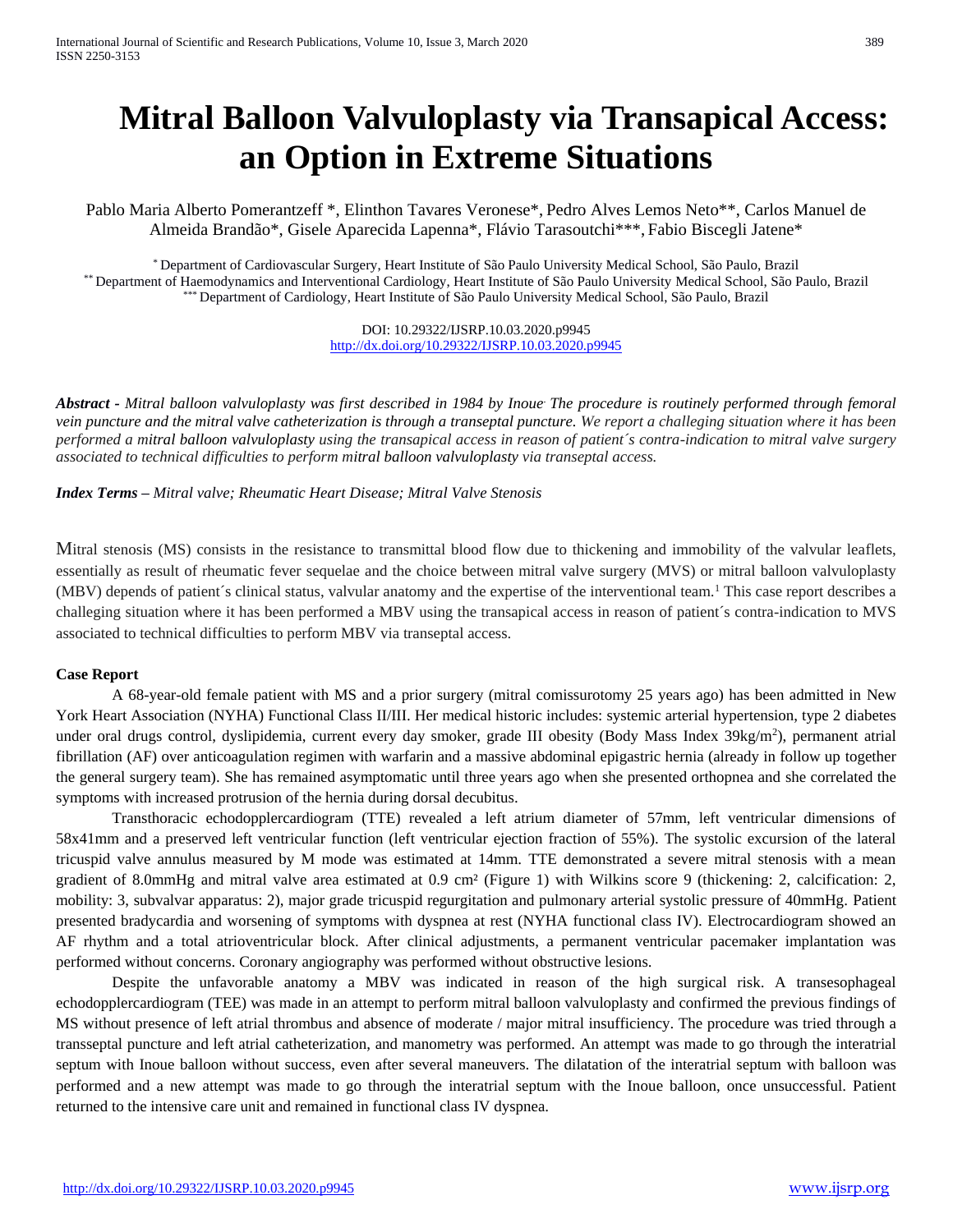International Journal of Scientific and Research Publications, Volume 10, Issue 3, March 2020 390 ISSN 2250-3153

The Heart Team joined and it has proposed to perform the MBV via transapical access, since there was failure of clinical treatment, anatomic and technical impossibility to perform via transeptal access and high surgical risk. A 40mm left anterolateral thoracotomy was performed for the procedure (MBV via transapical access). An Inoue 24 mm balloon and 28mm balloon were used for dilatation of the valve (Figure 2), without concerns. The mitral area measured by 3-dimensional TEE increased to 1.5 cm² with trivial mitral regurgitation. The patient presented with significant improvement of signs and symptoms of heart failure and was transferred to a general surgery outpatient clinic to schedule hernia repair.

#### **Discussion**

Mitral balloon valvuloplasty was first described in 1984 by Inoue<sup>2</sup>, with low perioperative morbimortality and good postoperative improvements in the mean transmitral gradients and the left atrium pressure. The procedure is routinely performed through femoral vein puncture and the mitral valve catheterization is through a transeptal puncture and ballooning of the stenotic valve. The rate of complications (stroke, cardiac tamponade and moderate to severe mitral regurgitation) is less than 1%, depending on the experience of the interventional cardiologist<sup>1</sup>.

MBV is recommended for symptomatic patients with severe MS (mitral valve area  $\leq 1.5$  cm<sup>2</sup>) and favorable valve morphology in the absence of left atrial thrombus or moderate-to-severe mitral regurgitation<sup>3</sup>. The outcomes from MBV are variable and highly dependent on the valve morphology and a careful evaluation of the anatomy of the mitral valve is essential to determine the feasibility and safety of the procedure<sup>4</sup>.

Kar et al<sup>5</sup> described the first MBV via transapical route as "bridge" to a left ventricular assist device (LVAD) implantation in a high surgical risk decompensated patient with end-stage ischemic cardiomyopathy, severe peripheral arterial disease, porcelain aorta, and severe mitral and aortic disease.

Our patient had a prior MVS and presented several comorbidities, poor NYHA functional class, a high surgical risk and unfavorable mitral valve anatomy to MBV. However, after the *Heart Team* discussion, MBV was performed with a good clinical result. In agreement with ACC/AHA Guidelines<sup>3</sup>, MBV may be considered for severely symptomatic patients (NYHA class III-IV) with severe MS who have a suboptimal valve anatomy and who are not candidates for surgery or at high risk for surgery.

The procedure was carried out in view of the refractoriness of the clinical treatment and the technical unfeasibility to perform the MBV through transeptal route, in addition to a high surgical postoperative risk due to comorbidities and bulky abdominal hernia. The description of the procedure aims to implement a new surgical technique that can be used in cases with contraindications to conventional procedures already proposed.

#### **References**

- 1. Tarasoutchi F, Montera MW, Grinberg M, Barbosa MR, Piñeiro DJ, Sánchez CRM et al. Diretriz Brasileira de Valvopatias SBC 2011 / I Diretriz Interamericana de Valvopatias - SIAC 2011. Arq Bras Cardiol 2011; 97(5 supl. 1):1-67.
- 2. Inoue K, Owaki T, Nakamura T, Kitamura F, Miyamoto N. Clinical application of transvenous mitral commissurotomy by a new balloon catheter. J Thoracic Cardiovasc Surg 1984; 87:394-402.
- 3. Nishimura RA, Otto CM, Bonow RO, Carabello BA, Erwin JP III, Guyton RA et al. 2014 AHA/ACC guideline for the management of patients with valvular heart disease: a report of the American College of Cardiology/American Heart Association Task Force on Practice Guidelines. J Am Coll Cardiol 2014;63:e57–185.
- 4. Passeri JJ, Dal-Bianco JP. Percutaneous Balloon Mitral Valvuloplasty: Echocardiographic Eligibility and Procedural Guidance. Intervent Cardiol Clin 7 (2018) 405–413.
- 5. Kar B, Nascimbene A, Loyalka P, Kikec J, Nathan S, Gregoric ID et al. Concomitant Transapica Mitral Valvuloplasty and CentriMag Assist Device Placement in a "No-Option" Patient. Tex Heart Inst J 2013;40(4):445-8.

# **Authors**

Pablo Maria Alberto POMERANTZEFF, MD, PhD – dcipablo@incor.usp.br Elinthon Tavares VERONESE, MD – veronese@incor.usp.br Pedro Alves LEMOS NETO, MD, PhD – pedro.neto@incor.usp.br Carlos Manuel de Almeida BRANDÃO, MD, PhD – carlos.brandao@incor.usp.br Gisele Aparecida LAPENNA, MD – gisele.lapenna@incor.usp.br Flávio TARASOUTCHI, MD, PhD – flavio.tarasoutchi@incor.usp.br Fabio Biscegli JATENE, MD, PhD – fabio.jatene@incor.usp.br